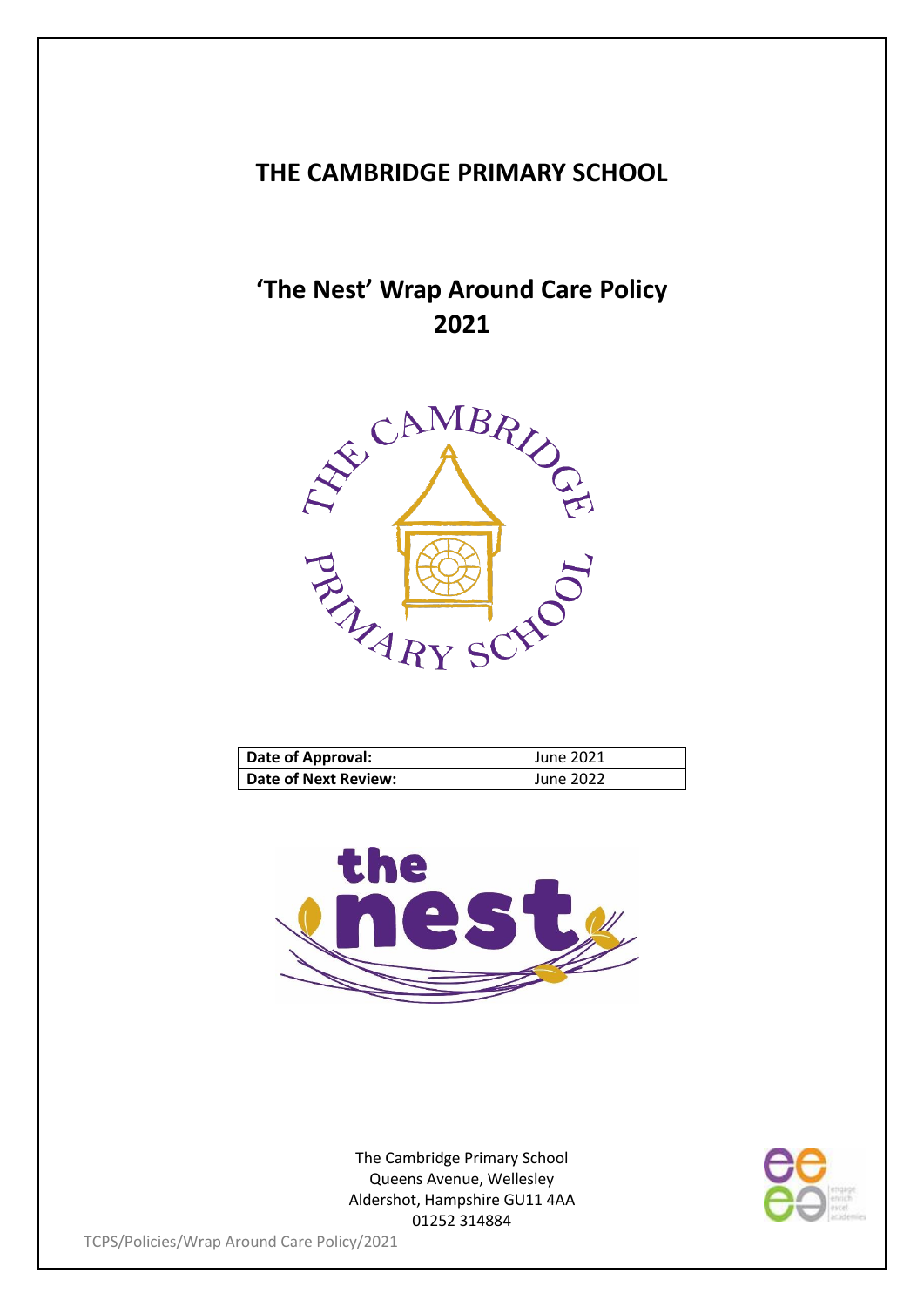#### **'The Nest' Wrap Around Care Policy**



#### **Introduction**

The before (The Nest: Early Birds) and after school (The Nest) club exists to provide high quality out-of-school hours childcare for our parents. It provides a range of stimulating, fun, enjoyable and creative activities in a safe environment. Encouraging children to develop friendships between age groups and work together cooperatively.

**The Nest: Early Birds** operates from 7.30am – 8.35am during term time.

**The Nest** operates from 3.10pm - 6.00pm during term time.

A copy of this policy is provided to all parents of children attending the club and is also available on the school website. An up to date price-schedule is available from the school office and school website.

**All parents must complete a registration form for each child attending the club and sign an agreement to adhere to the terms of this policy.**

The Nest: Early Birds 7.30am – 8.35am: £6 The Nest Session 1: 3.10pm – 4.15pm: £6 Session 2: 4.15pm – 6pm: £10 Session 3: 3.10pm – 6pm: £13

Session 2 is to coincide with any internally run after school club or any external clubs held at The Cambridge Primary School that finish at 4.15pm

#### **Admissions**

- Only children attending The Cambridge Primary School are eligible to attend.
- All places are subject to availability.
- The registration process must be completed prior to the child's first session at the club.
- All parents will receive a paper copy of this policy and this policy is available to view via our school website.
- All pupils are welcome to use the club provided there are spaces and parents/carers have previously completed the registration process.
- All club staff are made aware of the details of a new child.
- Children's attendance is recorded in a register.

The Cambridge Primary School Queens Avenue, Wellesley Aldershot, Hampshire GU11 4AA 01252 314884

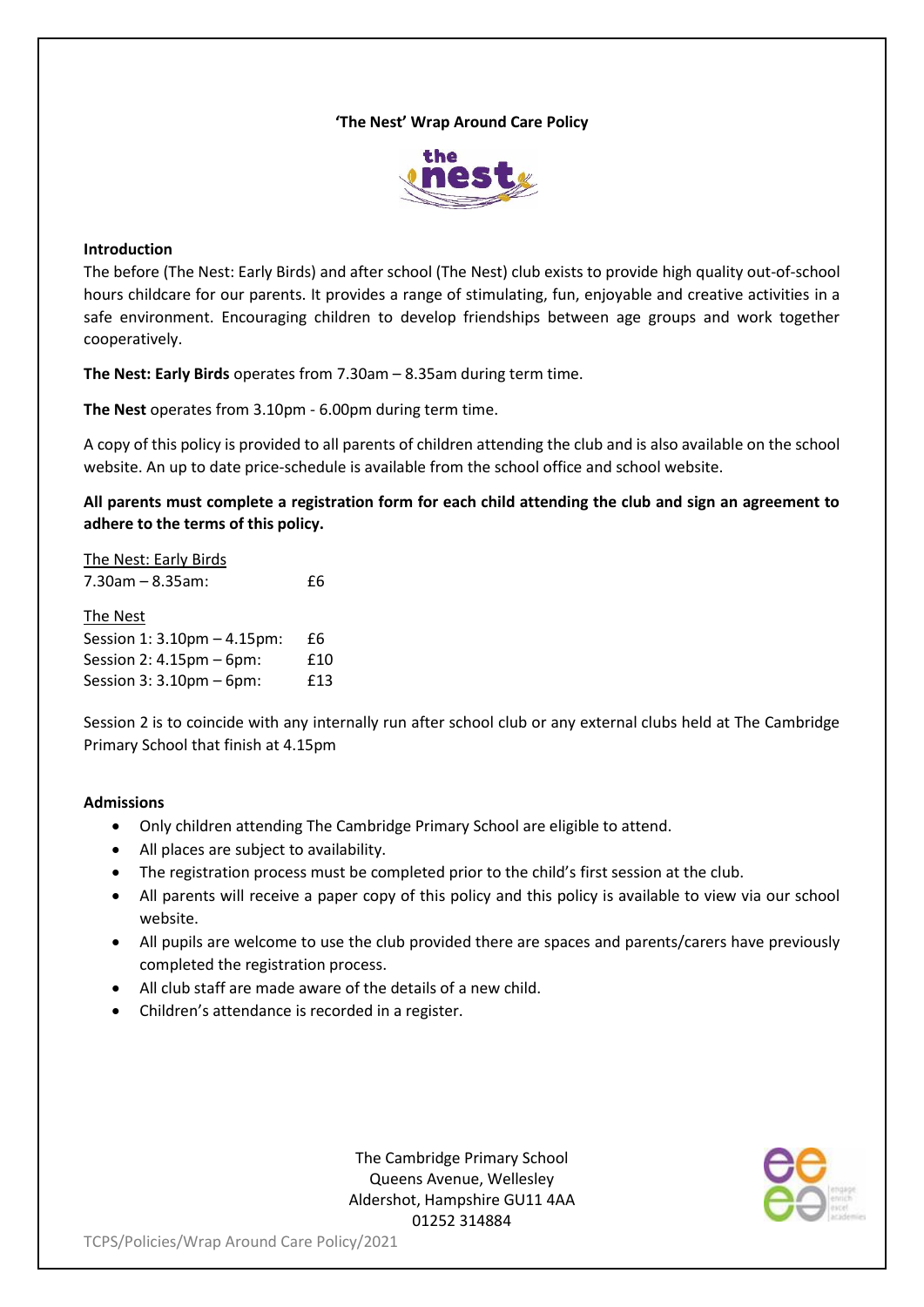#### **Arrival and Departure**

The Nest: Early Birds

- Parents/Carers are required to bring their child directly to club and sign them in. Entry to the club is via the side gate. Staff will be alerted to arrivals by pressing the doorbell situated on the left of the gate.
- At the end of the morning session, children will be escorted to their classes or their designated playgrounds at 8.35am by the club staff.

#### The Nest

- Children in Reception and Year 1 will be collected by a member of the club staff directly from their classroom.
- Children in years 2, 3, 4, 5 and 6 will make their way directly to the Studio Hall to be greeted by a member of the Nest staff.
- The Nest staff will take a register of all contracted children and will liaise with the class teacher/school office to determine any reason why a child is not unaccounted for.
- When a child is collected at the end of or during a session, they must be signed out by a parent/carer or named collector and the accurate time recorded.
- The parent/carer or named collector must inform a member of staff that they are collecting and signing out a child.
- Parents/carers must ensure that any person who may collect their child is listed on the registration form and that it is kept fully up to date.
- Parents must inform The Nest staff if their child is going to be absent by phoning the school office or emailin[g thenest@cambridgeschool.hants sch.uk](mailto:thenest@cambridgeschool.hants%20sch.uk)

#### **Daily Routine**

The Nest: Early Birds

- Parents bring their children to Before School Club situated in the Studio Hall (Entrance via side gate) where a range of activities are set out.
- On arrival, children wishing to have breakfast wash their hands ready to eat.
- 8.25am tidy up time encouraging the children to take responsibility for the environment.
- 8.30am children collect their coats and bags. Children are escorted to their appropriate playground or classrooms where they meet up with the rest of the children awaiting the start of school.

#### The Nest

- 3:10pm: Reception and Yr. 1 children collected from their classrooms and taken into the Studio Hall. Year's 2 to 6 children make their way to the Studio Hall for registration.
- 3.30pm 4.00pm: children will be given a healthy snack and drink (Parents are allowed to send their child in with a packed-dinner from home if they wish). Staff members will sit with the children at this time. Children can then choose from a range of play and planned activities, both indoors and outdoors.
- 4.15pm: Children attending internal or external clubs will arrive at the after school club.
- 5.30: tidy up time encouraging the children to take responsibility for the environment.

The Cambridge Primary School Queens Avenue, Wellesley Aldershot, Hampshire GU11 4AA 01252 314884

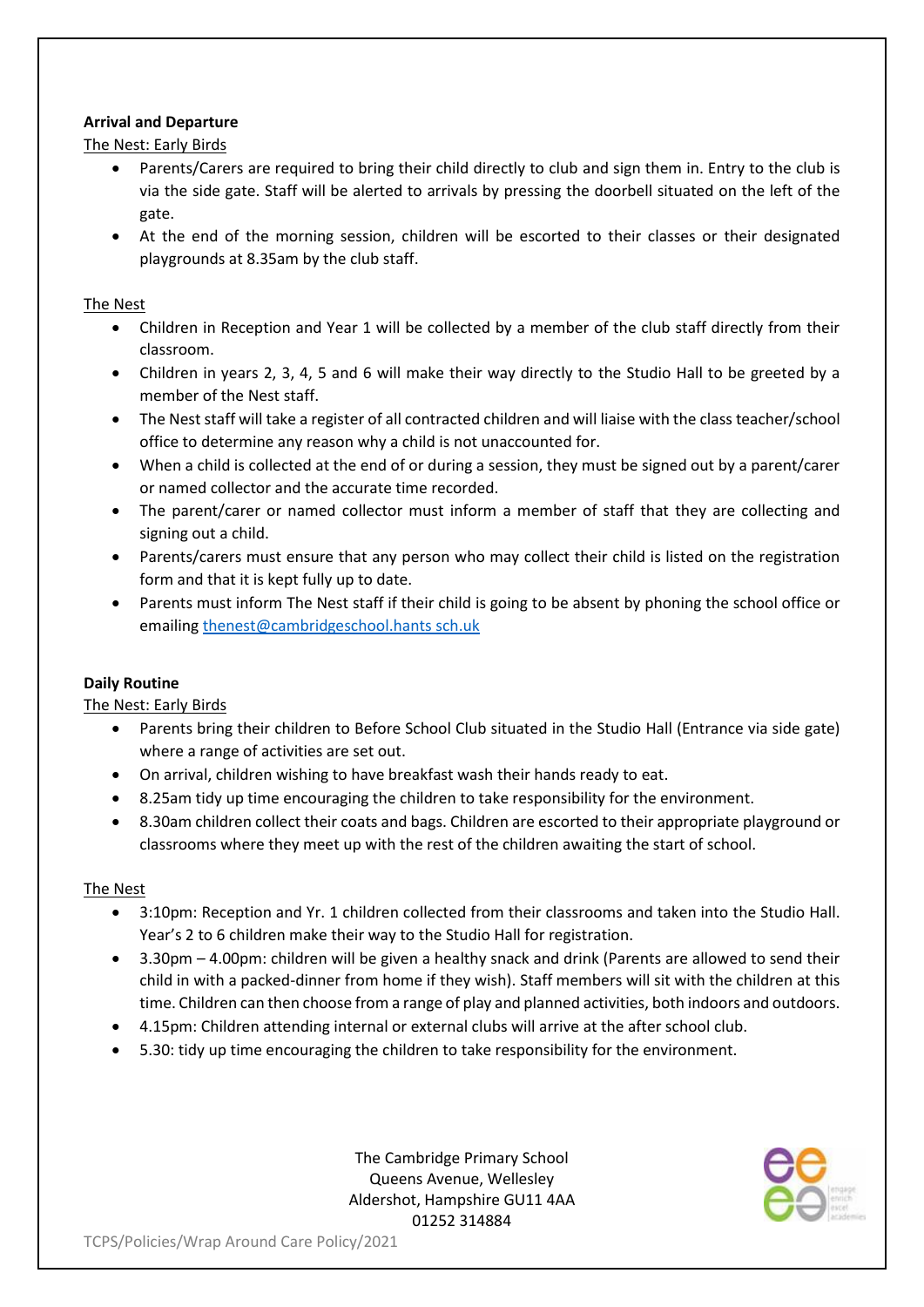#### **Behaviour**

Whilst attending Club children are expected to follow the school ethos and rules. The school behaviour management policy applies at all times, including the rewards and sanctions.

Se Safe<br>Be Safe<br>Be Respectful<br>Be Ready

#### **First Aid**

The school first aid and administration of medication policy applies at all times. Parents of any child who become unwell during Club will be contacted immediately. If a child is sent home during school hours, the school office will inform the Club of their absence.

#### **Missing or Uncollected children**

#### Missing children

In the event that a child goes missing, the following procedure will be undertaken:

- A member of the Senior Leadership Team will be informed of the missing child.
- The club supervisor will search the inside of the building and delegate an outside search of the building to another member of staff. If the child remains missing, the emergency services will be contacted.

#### Uncollected children

If a child has not been collected by 6.00pm parents will be contacted in the first instance by telephone.

The additional contacts parents have provided will be telephoned in the second instance. If these contacts are unavailable after approximately one hour, the police and Social Services will be informed.

#### **A charge will be levied for late collection. A fee will be applied for late collection. This charge must be paid at the office immediately.**

#### **Fees**

**Payment** 

Fees are to be paid in advance into the school fund account, and payment is due for all booked sessions in advance of children attending.

Bookings and payments can be made via our online payment system SCOPAY. Please select the dates and sessions required. Bookings must be made by midnight for the following day for **The Nest** and 48 hours prior to the intended session for **The Nest: Early Bird**.

> The Cambridge Primary School Queens Avenue, Wellesley Aldershot, Hampshire GU11 4AA 01252 314884

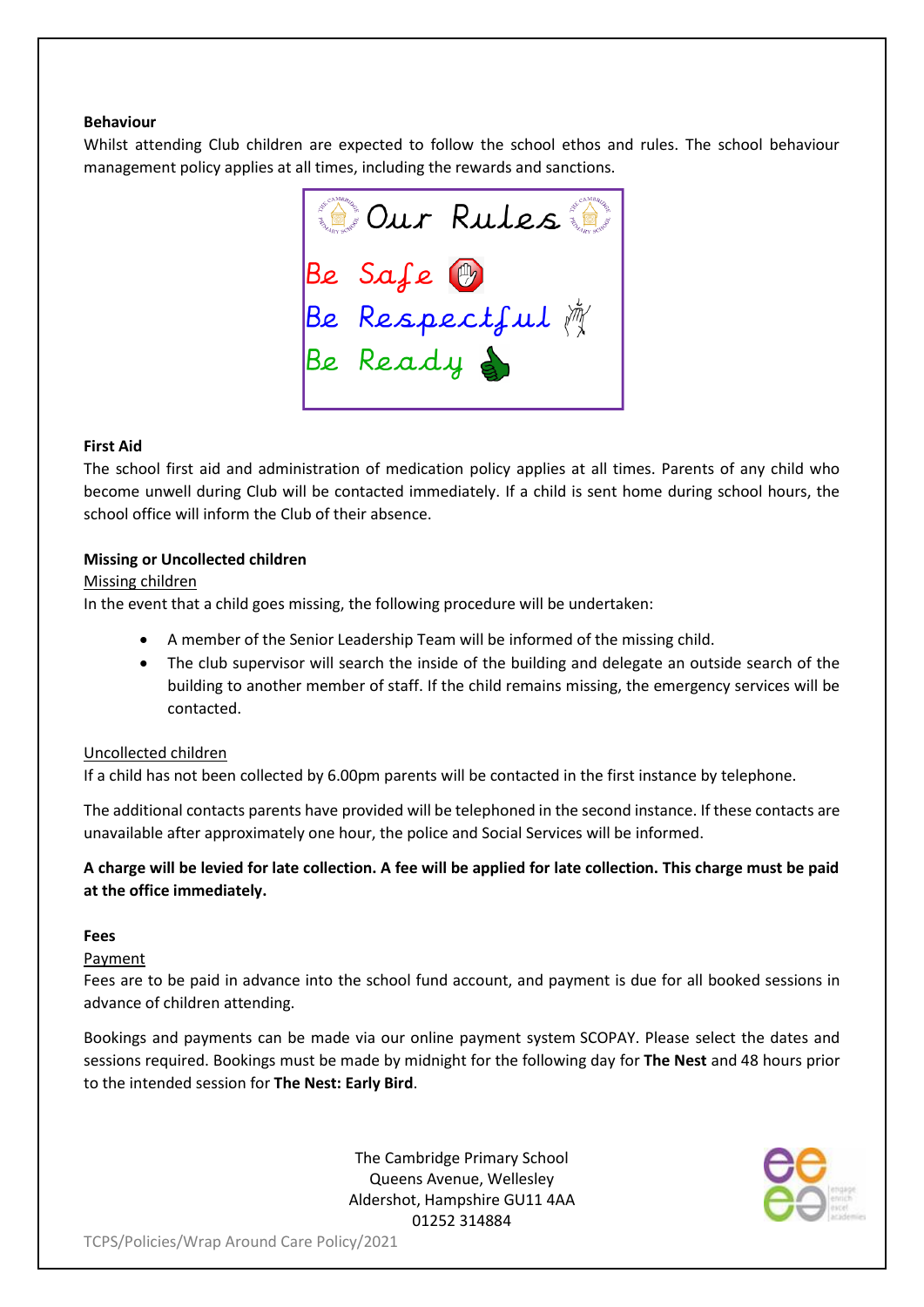If paying by Childcare Vouchers or Tax Free Childcare, a copy of the payment confirmation should be sent to the school office on [thenest@cambridgeschool.hants.sch.uk](mailto:thenest@cambridgeschool.hants.sch.uk) . Once received, the office team will add the payment to the relevant account. Parents will then be able to make their club bookings online via Scopay. Bookings can be made a month in advance or as and when required. All bookings must be made in advance.

#### Late Collection Fees

Any child(ren) collected between 6pm-6.15pm will be charged an additional £5. After 6.15pm the full session payment of £13 will be applicable. Any child who is booked into session 1 but is collected after 4.15pm will be charged the session 3 cost. Any child who is booked into session 2 and arrives before 4.15pm will be charged the session 3 cost. Any late fees will be added to the child's account. and until the account is paid, no further bookings will be able to be made. The parent will be expected to pay the late fees onto the online payment system within 48 hours. Failure to pay will lead to further action being taken.

#### Session Cancellation

Parents can change or cancel their sessions up to 24 hours prior to their child attending a specific session without incurring a charge. Any change or cancellation after this point is non-refundable.

If a child will not be attending a session, the office should be contacted before 2pm on 01252 314884 or thenest@cambridgeschool.hants.sch.uk

By making a booking, terms and conditions are agreed to and it is extremely worrying if a child does not turn up.

Sessions will be 'released' for booking on a monthly basis. Sessions will be allocated on a first-come, firstserved basis.

Parents will be informed when sessions have been released via text message and the school newsletter.

#### **Related Whole School Policies**

The before and after school club is an extension of the school, so all school policies apply to the running of this provision. Of particular note are:

- Safeguarding and Child protection policy.
- Equal opportunities policy.
- Health and Safety policy.
- First aid and administration of medicines.
- Online safety policy.

The Cambridge Primary School Queens Avenue, Wellesley Aldershot, Hampshire GU11 4AA 01252 314884